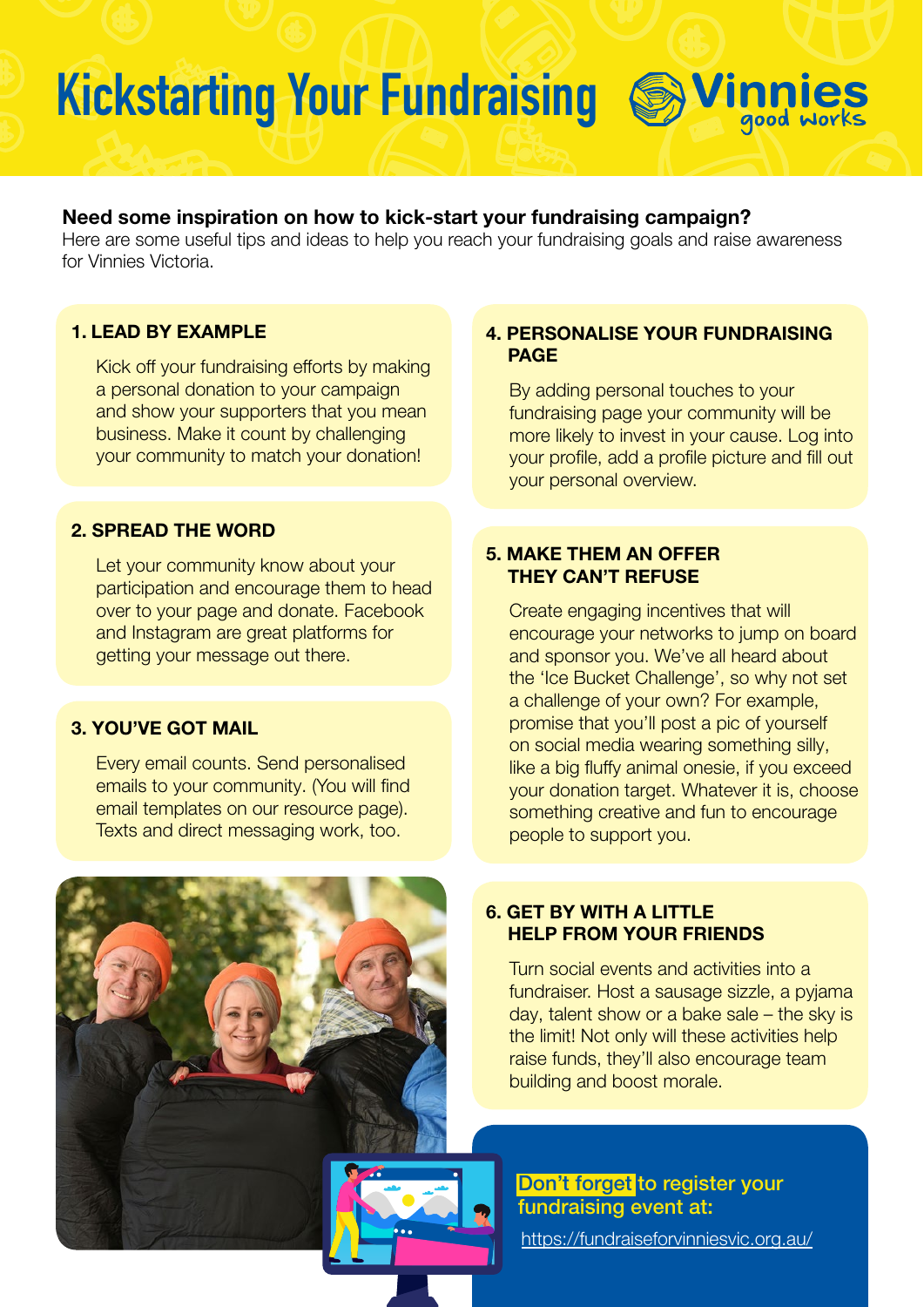### 7. RAFFLE YOUR BEST ASSETS

Reach out to local businesses, such as cafes and stores, and see if they would like to donate prizes to your event.

Or reach out to your network for people with special skills or services, like an artist who is happy to donate a painting, or someone you know who would be happy to donate their holiday house for a weekend getaway.



icture by Brian Chan on unsplash

#### 8. CALL IN SOME FAVOURS

This is where your previous acts of generosity pay off. Who have you supported or sponsored in the past? It's time to ask these people to return the favour and help you out.

### 9. 'THANK YOU' GOES A LONG WAY

Don't forget to thank everyone who has supported your event and be sure to provide them with regular updates on your fundraising progress. This can encourage repeat donations and will also help you spread the word.



## Need more help convincing people to donate? Here are some key points that might help!

### Why are we doing this?

The reality is that more than 24,000\* Victorians will be homeless tonight. It's not just the figures that matter, it's the people behind them.

Every day, Vinnies Victoria's volunteers provide a compassionate hand up to vulnerable people in times of crisis. Vinnies' assistance aims to cover the basics and to take the pressure off, for things like food, petrol, education, utility bills, medical expenses, and more.

### How we can help

A donation to any of our Vinnies community fundraisers goes directly towards funding our work supporting people in crisis.

### Tax benefits

All donations of two dollars or more are tax deductible.

\*ABS Census 2016

## + Bonus tip

The Vinnies Fundraising website has tonnes of useful templates, resources and promotional materials to assist with your fundraising efforts (including the ideas on the next page). *Of course, innovation and creativity are always encouraged so don't be afraid to think outside the box.*